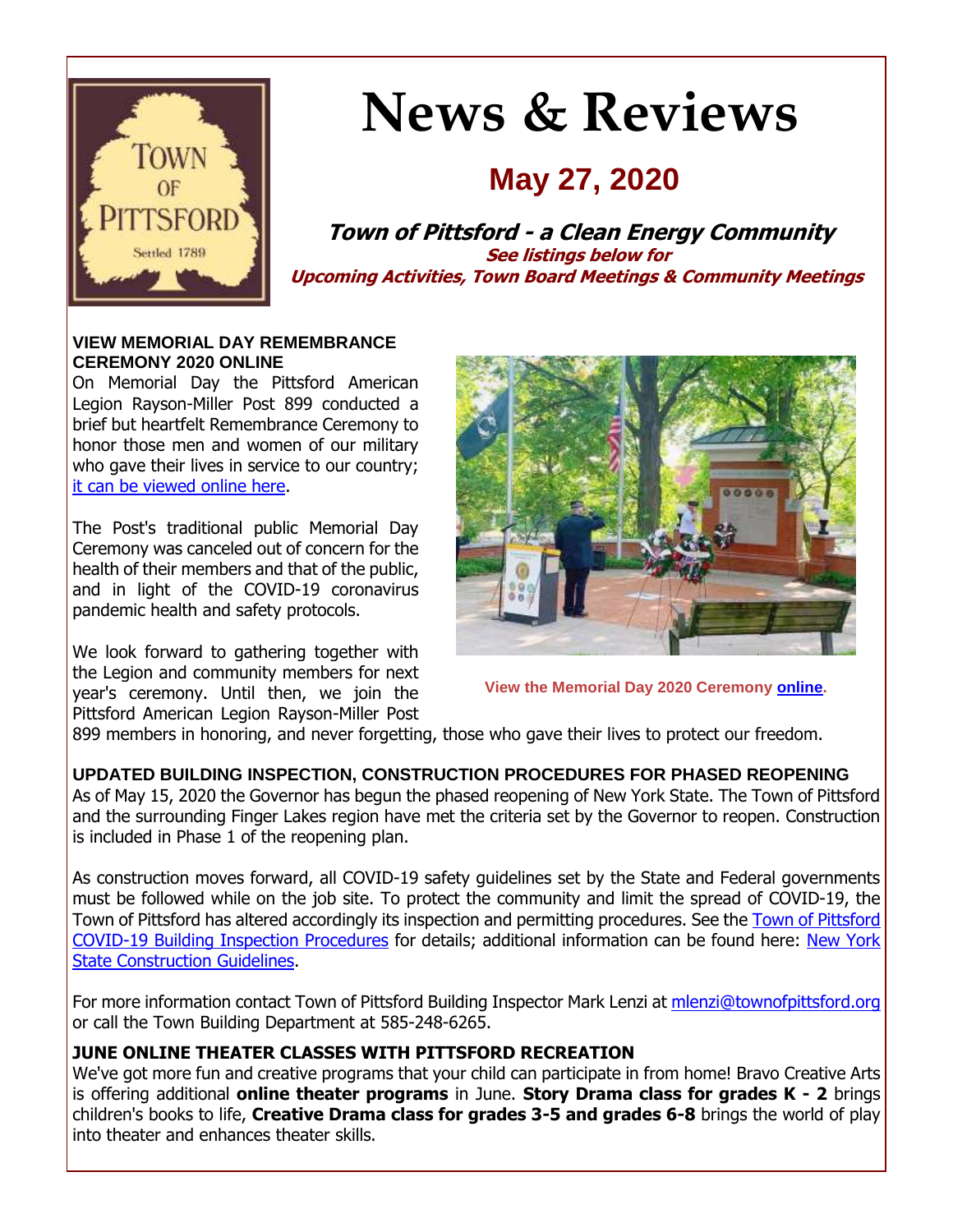Three **online comedic theater productions** will lift spirits and connect cast members with friends old and new. The classes combine group and solo classes that flex around your child's schedule. Productions include **"Once Upon a Time . . . Online!"** for grades 2 - 8, **"Alice in Wonderland Online!"** for grades 3-8, and **"The Show Must Go Online!"** for grades 3-8.

For complete class descriptions, visit [https://bravocreativeartsproductioncompany.com](http://r20.rs6.net/tn.jsp?f=001DUJ6FRwjb_xmG3qfCp_26UFWkd5gdcAbqqizPuy0SAo_8GaUxzMz_7liyROA7iqJYUkvHKJhTQQtNHUCvsVTZsZU96QUN8z3mVORT0--KaPLhNKCsVD3sVowdH8bo1QHhJyMuw9OJS3ZK-WpAhPEZJT9uUFyvjNz7t2IEoCCsMuIcnnIXRtUlY-zkVI7mk1t4CzJzv-NfRG-2w2Pro-uJhz0dXvgLwyVB6z3U3z5I3UqWl2rD8aBSyFVAm6PiyhfJPHziPvrhkXiwxTOHFX118GpEt1JAkQNNxb60Z1cCfFRmJ4Bis4EDV9zrGuW0XIX&c=_H1qwIhdXQC5RrJg5n8OdNMQUeaOPWrULgHMODoVqipE9Z9RRj9MBg==&ch=Qu9bNSkB8DQ8A1FvkyIIgMtAp9r9ofRCi15nif3-IizkMAk12nlsiQ==) and register online at [www.townofpittsford.org/home-recreation.](http://r20.rs6.net/tn.jsp?f=001DUJ6FRwjb_xmG3qfCp_26UFWkd5gdcAbqqizPuy0SAo_8GaUxzMz_6gpzlMgoasb3u5yE2hrhXmxcxCSVHGn8Tam6EZicHOV5Smr84ZOevwcXKwYj4_FFWnO9DzA8pdiJFxt09rs6tTQG8AOAzbzPOY98fIj65m_jN9fF0ZjS54q5GW8StysvtxkEjA7LAUpiMizN4MlFQ_OcGVYFDSKR-wtKCHXVF6IjifFuwpKqJ7S6pp8rsnDOZaqQbTSg3jpEz-PI4aAYCPIvkOt9CagnVOIovylaKYG5CMGE4fE8OFsKcvp51OHktZSZ9WnS9Gm&c=_H1qwIhdXQC5RrJg5n8OdNMQUeaOPWrULgHMODoVqipE9Z9RRj9MBg==&ch=Qu9bNSkB8DQ8A1FvkyIIgMtAp9r9ofRCi15nif3-IizkMAk12nlsiQ==)

#### **LIBRARY'S VIRTUAL REFERENCE DESK IS READY TO HELP**

If you need a book recommendation or have a reference question, the Pittsford Community [Library's Virtual Reference Desk](http://r20.rs6.net/tn.jsp?f=001DUJ6FRwjb_xmG3qfCp_26UFWkd5gdcAbqqizPuy0SAo_8GaUxzMz_86GzBi45InpRKJ8r5oFQKt85BToCEElagaO511eAQqT_P_I-cCgX1UvVWRMry4xRz0FA_VUEqRtSIIWmSjCWppIx3dxLkxFxbdeONkUxrNu7UONb5mpAvXIMDU_rNeXFQ5Y3FOXVca3LMm1htezs2FM7TD0Um2Xyy6MUkNwms6EYVvnJUYmzVAeFnuAvcMtHmF_Xzlc8UgSxzomSlqtxGBOdhrmoikF-bYS0A49WSaia8tuKMi3K8j2xbWHHMmo_llpRzkV2VZxBg2el4hsd6pY9JZGmuThN4zuGpeQNVlGSXvAev2tuZW1-XZH8xtyetFesy76dFsDeiHUVhFHzn89COqiJBOHPA==&c=_H1qwIhdXQC5RrJg5n8OdNMQUeaOPWrULgHMODoVqipE9Z9RRj9MBg==&ch=Qu9bNSkB8DQ8A1FvkyIIgMtAp9r9ofRCi15nif3-IizkMAk12nlsiQ==) is available for assistance. [Submit your request online](http://r20.rs6.net/tn.jsp?f=001DUJ6FRwjb_xmG3qfCp_26UFWkd5gdcAbqqizPuy0SAo_8GaUxzMz_86GzBi45InpRKJ8r5oFQKt85BToCEElagaO511eAQqT_P_I-cCgX1UvVWRMry4xRz0FA_VUEqRtSIIWmSjCWppIx3dxLkxFxbdeONkUxrNu7UONb5mpAvXIMDU_rNeXFQ5Y3FOXVca3LMm1htezs2FM7TD0Um2Xyy6MUkNwms6EYVvnJUYmzVAeFnuAvcMtHmF_Xzlc8UgSxzomSlqtxGBOdhrmoikF-bYS0A49WSaia8tuKMi3K8j2xbWHHMmo_llpRzkV2VZxBg2el4hsd6pY9JZGmuThN4zuGpeQNVlGSXvAev2tuZW1-XZH8xtyetFesy76dFsDeiHUVhFHzn89COqiJBOHPA==&c=_H1qwIhdXQC5RrJg5n8OdNMQUeaOPWrULgHMODoVqipE9Z9RRj9MBg==&ch=Qu9bNSkB8DQ8A1FvkyIIgMtAp9r9ofRCi15nif3-IizkMAk12nlsiQ==) via the link and a reference librarian will get back to you via email.



#### **2020 CENSUS IS UNDERWAY - RESPOND ONLINE, BY MAIL OR BY PHONE**

The 2020 Census is underway. Residents are encouraged to respond by completing a questionnaire as soon as possible. The [www.2020census.gov](http://r20.rs6.net/tn.jsp?f=001DUJ6FRwjb_xmG3qfCp_26UFWkd5gdcAbqqizPuy0SAo_8GaUxzMz_-kxThhHRGcFIJSMLYkxbyv9-qdwUm5amdrLKW0T1PZZuh9tsrEyaUanPoIVcXcL-LvXZJLkXIN4PmVziiy40OCCtkYQVpLbbrj0A5lTZWfulbbcDBHOWKKTAvciSMsXvSdSwAR1Z5q4txX41e22CUVIlywT87KpDkfiumrIhnuvCKpC01lYr92BUkGzhfWVUpiLef08Uq7yu6KB9huq9of__WrXQB-8Gb_X9B1cQciT&c=_H1qwIhdXQC5RrJg5n8OdNMQUeaOPWrULgHMODoVqipE9Z9RRj9MBg==&ch=Qu9bNSkB8DQ8A1FvkyIIgMtAp9r9ofRCi15nif3-IizkMAk12nlsiQ==) website includes instructions about how to respond to the 2020 Census online, by mail and by phone. To learn more, visit [www.2020census.gov](http://r20.rs6.net/tn.jsp?f=001DUJ6FRwjb_xmG3qfCp_26UFWkd5gdcAbqqizPuy0SAo_8GaUxzMz_-kxThhHRGcFIJSMLYkxbyv9-qdwUm5amdrLKW0T1PZZuh9tsrEyaUanPoIVcXcL-LvXZJLkXIN4PmVziiy40OCCtkYQVpLbbrj0A5lTZWfulbbcDBHOWKKTAvciSMsXvSdSwAR1Z5q4txX41e22CUVIlywT87KpDkfiumrIhnuvCKpC01lYr92BUkGzhfWVUpiLef08Uq7yu6KB9huq9of__WrXQB-8Gb_X9B1cQciT&c=_H1qwIhdXQC5RrJg5n8OdNMQUeaOPWrULgHMODoVqipE9Z9RRj9MBg==&ch=Qu9bNSkB8DQ8A1FvkyIIgMtAp9r9ofRCi15nif3-IizkMAk12nlsiQ==) or use the links below.

- [Ways to Respond](http://r20.rs6.net/tn.jsp?f=001DUJ6FRwjb_xmG3qfCp_26UFWkd5gdcAbqqizPuy0SAo_8GaUxzMz_-kxThhHRGcFy1zOsbHfoCF5KsxzTZuSmuiwgtorEWeWvuhzAakqagwO3ikrHXCgUQc4Ouxsfpits6XPhassKTTo05hD59eqZE2P9K3CFlRx6cn-3A3vtEe8h4_MWkcqs-U1Ep44pnQWKWl2mjYRvSlmbD70-dzDL3XjBLII1tYmwjYdvGIrJMMgzFwZ-bzA1-53vgtdwuTcAjEKZdy8SEtVVccgUsZ28ohS04fH4j1-Q-QhdychqGoeE2b7clWRHx6MUdhklrop&c=_H1qwIhdXQC5RrJg5n8OdNMQUeaOPWrULgHMODoVqipE9Z9RRj9MBg==&ch=Qu9bNSkB8DQ8A1FvkyIIgMtAp9r9ofRCi15nif3-IizkMAk12nlsiQ==)
- [Guide for Completing Online](http://r20.rs6.net/tn.jsp?f=001DUJ6FRwjb_xmG3qfCp_26UFWkd5gdcAbqqizPuy0SAo_8GaUxzMz_-kxThhHRGcFEiGcAiPxIlw2OOXmaeu68gHKgEybKCrBX-kUaCIg-BSt4sYUDOgoXdL4dV5DCZcRUp51OY0IzGrtGYLUNcTV7Mh7A2y8f4FOWjfKLmzGqly8DSodwB2v00N0Tv17pNlWOmQHqxTnE1b-N_fZyn4d3fZXU6xdNGStIQ6ZfM0fROho74GISAj3tgUIWEQjQNqke5nYcXMXdbar-1gO57nZVYdjZkeVEQ5Z9tA61s6BKKohJrlSyJTqClciEbpENfGIV8VsrQGgdwptzl7-QuAqugEYhh2Oe4Od&c=_H1qwIhdXQC5RrJg5n8OdNMQUeaOPWrULgHMODoVqipE9Z9RRj9MBg==&ch=Qu9bNSkB8DQ8A1FvkyIIgMtAp9r9ofRCi15nif3-IizkMAk12nlsiQ==)
- [Guide for Completing over Phone](http://r20.rs6.net/tn.jsp?f=001DUJ6FRwjb_xmG3qfCp_26UFWkd5gdcAbqqizPuy0SAo_8GaUxzMz_-kxThhHRGcF7t9qkohcrQNfcfSUfkKWA5OyrSG7eTG0pTjp72QWviAE44pRhubdcJM3zm-cJYGoEN4GpZR7sN-kdEfEotJ6K-B416aGq7Lwcq_Hw6fwZuUMB-H5qeUMxhxHb21AlG5oIl62kLHRNy1IHjxYRB2S8PVVavzbsn6DjP4Jl4p7j-rZebmiUC_anx1u-Ukv9pLjxUovcBTrNy58VniF2TvhTt96F3DEKn90nS-g4-7bPCA8BFMs5Pnj3QxwfpTKf9usJt0o0RtR7chT7QnNhfrkBS5j-qTahjgJ&c=_H1qwIhdXQC5RrJg5n8OdNMQUeaOPWrULgHMODoVqipE9Z9RRj9MBg==&ch=Qu9bNSkB8DQ8A1FvkyIIgMtAp9r9ofRCi15nif3-IizkMAk12nlsiQ==)
- [Guide for Completing through Mail](http://r20.rs6.net/tn.jsp?f=001DUJ6FRwjb_xmG3qfCp_26UFWkd5gdcAbqqizPuy0SAo_8GaUxzMz_-kxThhHRGcFyqKpOrTLrh-98rxvdcQPYO8WufcC7uCPKTBOt_la8C6HvQ9qO9MaQ-jqqFkQJrP8QnpOIyhI3YfD42UCx4axE_4yqF-hdkPlWwa7QdelWxe0toY_7twu7IfzCnl2CcdhO16_slP31suOi1jtUPJInaSDU8AhQhhu26kavcyzh-dOj8T4qjCyY4kk2UoFvxU3GKViHho3P_KwRsVJbAWk8Erxp0MP_U1Y8JwHDTHo6ntnhrSH9CBOFiQAsXoET280WddFmtLKK50BNXNA3h40kweBoss-Orft&c=_H1qwIhdXQC5RrJg5n8OdNMQUeaOPWrULgHMODoVqipE9Z9RRj9MBg==&ch=Qu9bNSkB8DQ8A1FvkyIIgMtAp9r9ofRCi15nif3-IizkMAk12nlsiQ==)

As of May 25, Pittsford had just over an 80% response rate, as compared to a 55% response rate for New York State and a national response rate of just over 60%. Let's keep the momentum going - complete your Census 2020 today!

#### **REMINDERS**

#### **LIBRARY'S BOOK DROP IS OPEN, CURBSIDE PICKUP EXPECTED START 6/1**

While carefully observing COVID-19 health and safety guidelines determined by New York State, the **Pittsford Community Library will slowly resume some services for physical materials**. Services will be phased back in gradually to ensure the safety of Library staff and community members.

**The Library's book drop is now open.** Returned materials will be handled minimally before being quarantined for at least three days. If you return materials, expect a processing delay of 3-5 business days. The due date for all items remains set for June 29.

The Friends of Pittsford Community Library is **not yet taking book donations.** Please continue to hold on to items you wish to donate. **Please do not put donations in the book drop.**

**A contactless curbside service is tentatively planned to begin on Monday, June 1.** Details will be forthcoming; information will be posted on the Town website and via the Library's social media accounts.

As we all continue to practice social distancing, keep in mind the Library also has extensive digital resources available at all times, for all ages to enjoy. Find details at [www.townofpittsford.org/home-library.](http://r20.rs6.net/tn.jsp?f=001DUJ6FRwjb_xmG3qfCp_26UFWkd5gdcAbqqizPuy0SAo_8GaUxzMz_21Y7-trReFL7rHuVFaMyHDNxJexw7ESqMufw9G4-BDYkr-NByIPnjDlLwnefzHSvIzmeOGLo6yN7dqJMW5Fj8knQJL33ZPOXLWy2n5cQJdxZTb9Hhp0nhkxW2O1uar1YplC4tC431o8-DD561-DUmZS7tzAtr4XUQMoyerIrsVUMhHFfrOx0c7cDkKPL-3tCoAMrog6RyXRNQEyOqbHW42eNd0wrASztO_4vGB1TdM_OqHYd-33sdmpgja_IC_MzA==&c=_H1qwIhdXQC5RrJg5n8OdNMQUeaOPWrULgHMODoVqipE9Z9RRj9MBg==&ch=Qu9bNSkB8DQ8A1FvkyIIgMtAp9r9ofRCi15nif3-IizkMAk12nlsiQ==)

#### **MEET THE SCHOOL BOARD CANDIDATES NIGHT - VIA ZOOM ON JUNE 4**

The Pittsford Central PTSA will present an online forum on Thursday, June 4 at 7:00pm during which candidates running for the Pittsford Central School District Board of Education will answer questions via a moderator on Zoom. Three candidates are running for two open seats: Ted Aroesty, Sareer Fazili and Robin Scott. Parents and community members will be able to view the forum online and may submit questions in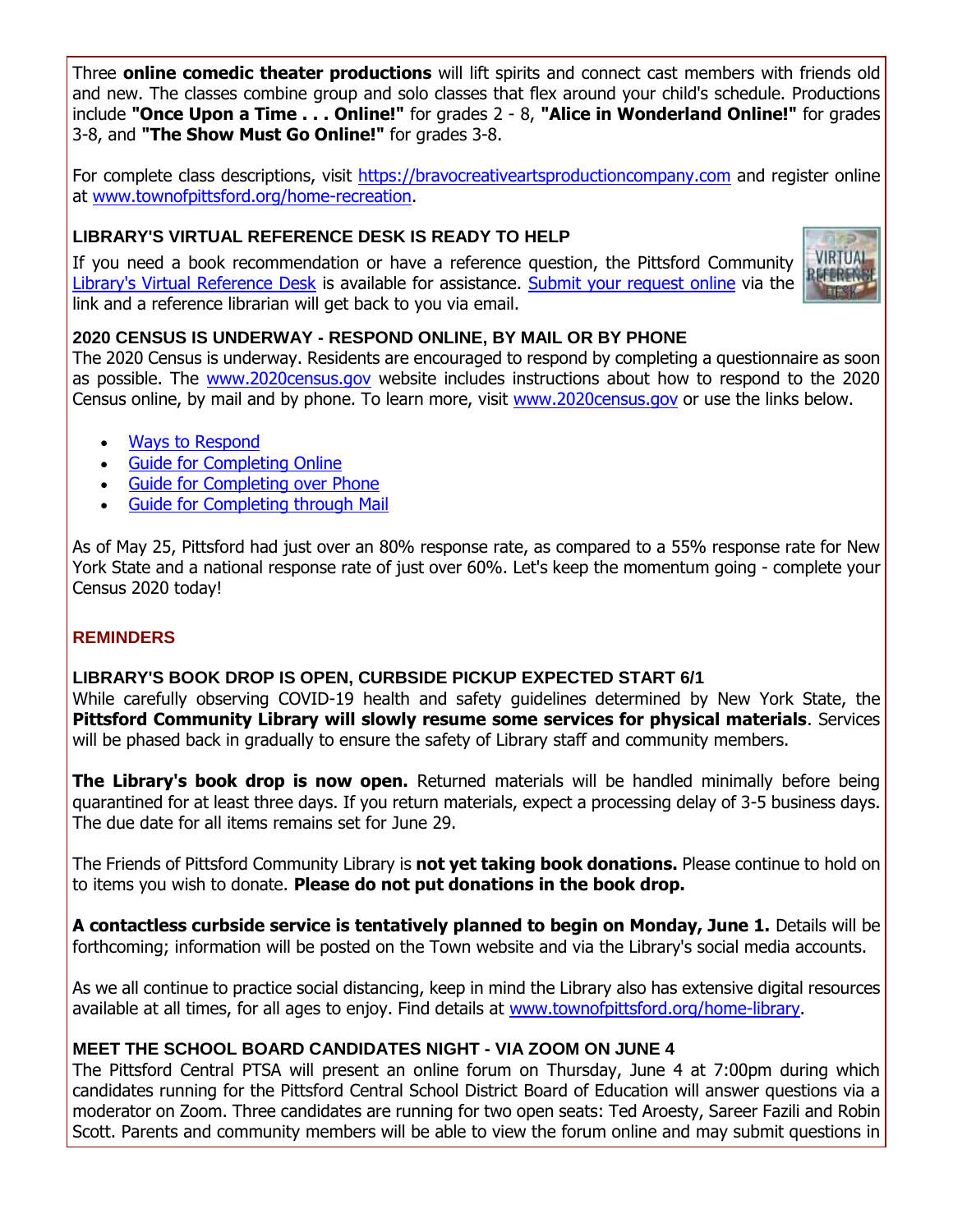advance via this form: [www.cognitoforms.com/PittsfordPTSA/MeetTheCandidates2020.](http://r20.rs6.net/tn.jsp?f=001DUJ6FRwjb_xmG3qfCp_26UFWkd5gdcAbqqizPuy0SAo_8GaUxzMz_6D228DfqD-bXXNeGncYi6kcF1fH1nCAUCH-I_-r5Owh1E9e3KcULuJQ5zgsWeX3C8wHgWbh44ZHy_-P_uemcH9BEZhMASbuta2zrK0PezMYa9bu3bJ88KRcRgLYA4tLLzjirVFRrH1N2mbYj5KM0MqNyHwRXQ6uc3QSjl34iaHjQA-rRiJ0f_d1yyxkGBEKa8tunqKR0Yl5ZDvpxykcjjtH_ywa1ZMqXuZHq09ZI0WGlX7fq4xvr2EIzIiVGrWI-KBiBSQK24UyzwuON_4vAkxHVvXR76htXw==&c=_H1qwIhdXQC5RrJg5n8OdNMQUeaOPWrULgHMODoVqipE9Z9RRj9MBg==&ch=Qu9bNSkB8DQ8A1FvkyIIgMtAp9r9ofRCi15nif3-IizkMAk12nlsiQ==) All questions must be submitted by June 2.

The forum will be recorded and posted to the Pittsford Central School District's YouTube page after the event. To view the event live use this link at 7:00pm on June 4: [https://ensemble.monroe.edu/Watch/c7ARn9a5](http://r20.rs6.net/tn.jsp?f=001DUJ6FRwjb_xmG3qfCp_26UFWkd5gdcAbqqizPuy0SAo_8GaUxzMz_6D228DfqD-bLcv9EcnaHixgC2GpMjD9DzemUWBCgytsz05zNHu1It22aichUDWl6Q0wuuPafXwTaCf6AnkEqRgSnEduDqQwvZDJpS-Bp7oy_OzLvLKv40YuyJF0D12pozI-X_LtMtEG6DxVdzF520j-r9CwbzIIYaUv73UvJyA25tCKuQPKrp8JSxI4yj1mOJ5SWxVxeTyrhCHZzvDXwZy23jXayeQWJ_woxPTYU-_unYcCTDurduR6WcG-i0wwpKQKfAaw4y1E&c=_H1qwIhdXQC5RrJg5n8OdNMQUeaOPWrULgHMODoVqipE9Z9RRj9MBg==&ch=Qu9bNSkB8DQ8A1FvkyIIgMtAp9r9ofRCi15nif3-IizkMAk12nlsiQ==) .

Questions about the online forum may be directed to Darla Darby, Pittsford Central PTSA VP of Education Council, at [dmd403ns@gmail.com](mailto:dmd403ns@gmail.com) or Joan Sperandio, Pittsford Central PTSA Secretary, at [secretary@pittsfordptsa.net.](mailto:secretary@pittsfordptsa.net)

#### **ASL INTERPRETER AT TOWN BOARD MEETINGS**

The Town of Pittsford provides an American Sign Language interpreter at every meeting of the Pittsford Town Board, to interpret for those who need this service.

#### **UPCOMING COMMUNITY ACTIVITIES IN PITTSFORD**

- **Household Hazardous Waste/e-Recycling/Document Shredding event**, originally scheduled for Saturday, 5/9 at the Perinton Highway Garage, has been POSTPONED UNTIL THE FALL due to COVID-19 coronavirus pandemic social distancing protocols; the new date has yet to be determined. When more information becomes available it will be posted on the Pittsford Town website and listed in the Pittsford Town eNews.
- **Pittsford Rabies Free Clinic** originally scheduled for 5/14 has been POSTPONED; a rescheduled date has not been set yet. Updated information will be posted in advance on the Town website homepage [www.townofpittsford.org](http://www.townofpittsford.org/) and in the Town eNews once the clinic has been rescheduled.
- **Pittsford Garden Club Plant Sale** originally scheduled for 5/16 has been CANCELED due to COVID-19 coronavirus pandemic health and safety protocols.

#### **TOWN OF PITTSFORD BOARD MEETINGS**

- **Design Review and Historic Preservation Board**, Thursday, 5/28, 6:45pm, ONLINE ACCESS via Zoom video conferencing; information for accessing and viewing the meeting can be found on page 2 of the meeting agenda; the meeting agenda is posted on the Town website here: [www.townofpittsford.org/home-minutes](http://r20.rs6.net/tn.jsp?f=001DUJ6FRwjb_xmG3qfCp_26UFWkd5gdcAbqqizPuy0SAo_8GaUxzMz_1t2z9VT0S0jQ6GYnKAXunRig2DMJANmfe2MYyDo_7LsrjfD55Q-G-0nqGcw65R7ohqxu3xFQVU0L4SAArc7cqwtqx8n1BD8W7DX4fJpjD6owAFDdBJb8hmHTv3JUruYXyA1Pb5RkxCzMMxcxobRErPNjlGAj0YxotfY9M8MhVRmcmqFKVkTxagJwznK-bZQxct-rjmg4q8Z1Y35iI4l3yVHSP2jGK5AxD__Q2ooYr1CR_fv6JOztwpOc-pbjmdkRg==&c=_H1qwIhdXQC5RrJg5n8OdNMQUeaOPWrULgHMODoVqipE9Z9RRj9MBg==&ch=Qu9bNSkB8DQ8A1FvkyIIgMtAp9r9ofRCi15nif3-IizkMAk12nlsiQ==)
- **Environmental Board**, Monday, 6/1 NO MEETING
- **Town Board,** Tuesday, 6/2, 6:00pm, ASL interpretation provided, ONLINE ACCESS access information to be posted on Town website home page by Friday, 5/29 at [www.townofpittsford.org](http://www.townofpittsford.org/)

#### **COMMUNITY MEETINGS CALENDAR**

- [American Legion Rayson-Miller Post 899](http://r20.rs6.net/tn.jsp?f=001DUJ6FRwjb_xmG3qfCp_26UFWkd5gdcAbqqizPuy0SAo_8GaUxzMz_7UptHExY6W6evBF8GhlkQsk6KLJtg1tH2lLQGPNbkmQsLSbirEDZ_rhiTbWAsJsYBkQnogM8N4rB1xMP9PesOTJCe347lxBYOjPhRF26SXQf1XyfTv_zn2BlDle69lyzTOS8OUfzdOMX-0LnhVW3sZuFD0zfYwA-z3z-_KwppugTev8PPgQFewIfgFaED7pwIaSdI9rQyguwCpz5oBJ496F0-VwNTJfeN3hs66TP5ral2XcLXJ4WkN_yZb3_n0RpA==&c=_H1qwIhdXQC5RrJg5n8OdNMQUeaOPWrULgHMODoVqipE9Z9RRj9MBg==&ch=Qu9bNSkB8DQ8A1FvkyIIgMtAp9r9ofRCi15nif3-IizkMAk12nlsiQ==) TUESDAY MORNING BREAKFAST MEETINGS CANCELED UNTIL FURTHER NOTICE due to COVID-19 coronavirus social distancing requirements. Eligible veterans welcome to join the Post; for [membership information](http://r20.rs6.net/tn.jsp?f=001DUJ6FRwjb_xmG3qfCp_26UFWkd5gdcAbqqizPuy0SAo_8GaUxzMz_7UptHExY6W6NZ2WSMTZy1cv7tR4qqMT1rxwaMR7o1f35BJcvese8zVcR0U6H7pXk8B1oHQTwAGnv5Gm-Vn3VXysmmWHc1E_UGA92xZvhAJ4rT1eW1C9q8YaDPUpyeUm7DrzdgWa67c1C2phZ7M-KjMFKf6HZzPKuObnficTPuj-cIC_UVhtpuYDWfQjskJ9Fqi_V85aaMu4JX_oG4sknICiKZwq2LiByEklZgFm_ChUt3UUItmgEHPA9Y3H0ec56j6l5ptLy0ftMwBFjAPT-Xs=&c=_H1qwIhdXQC5RrJg5n8OdNMQUeaOPWrULgHMODoVqipE9Z9RRj9MBg==&ch=Qu9bNSkB8DQ8A1FvkyIIgMtAp9r9ofRCi15nif3-IizkMAk12nlsiQ==) visit the [Rayson-Miller Post website](http://r20.rs6.net/tn.jsp?f=001DUJ6FRwjb_xmG3qfCp_26UFWkd5gdcAbqqizPuy0SAo_8GaUxzMz_0ryEusHT3vTTp7J7Tg3doZOkydbylsZcM7FNnNL_MBup83IeHQLB_ry8auTf0sdRKV5nXr3BKcP13VSi2I8oVKwztZ6osv48eMQPo0H3IxzY0gM51FrR3VrePQXxZxvFiSuRUjaP6boXVYvem942gsPhvBuBo9Ec4lPRIJn55Nk7OvJ8NWg4U3vXdNl4BT97Dfu8lpeQvLFzO-3PIcwxBhvwXS8rtYSOAS6IFsa99AGWAno_QDDLQnjREd8slrZjcmMZIIHLM-fSouZVq0yd_-zbHjUgJJvufOLgx6n6an_MH4jP9skroMjLnB45IB8K4LrSfB91G6OMhMV7WGhRCE=&c=_H1qwIhdXQC5RrJg5n8OdNMQUeaOPWrULgHMODoVqipE9Z9RRj9MBg==&ch=Qu9bNSkB8DQ8A1FvkyIIgMtAp9r9ofRCi15nif3-IizkMAk12nlsiQ==)
- [Pittsford Rotary Club,](http://r20.rs6.net/tn.jsp?f=001DUJ6FRwjb_xmG3qfCp_26UFWkd5gdcAbqqizPuy0SAo_8GaUxzMz_1t2z9VT0S0jeE-Y2FOuVilgxWAcjm_c7xFhS_msBpZqisDUUWr91tZ36QNamq4rvWI6yDnHyflpQg1tdgy4Rf_5qYqjlfgtUthfvox-sJYilg4qFUdMoobQsnvV1ArM8RM4qBnNrhcLqF2s_O25RCrTPtQceMpwIMzu40c5_va07P7onS7NoKQBBQ1xnE_AXvx9iUSDD9uKLQ4wb4eTkKzAlEHV3cB9L8jZ3fL9-lFyRVe6SiZ0cr8=&c=_H1qwIhdXQC5RrJg5n8OdNMQUeaOPWrULgHMODoVqipE9Z9RRj9MBg==&ch=Qu9bNSkB8DQ8A1FvkyIIgMtAp9r9ofRCi15nif3-IizkMAk12nlsiQ==) WEEKLY IN-PERSON MEETINGS CANCELED UNTIL FURTHER NOTICE due to COVID-19 coronavirus social distancing requirements; check the Pittsford Rotary Facebook page for virtual meeting information.
- [Pittsford Art Group M](https://pittsfordartgroup.wordpress.com/?utm_source=eNews+5-27-20&utm_campaign=eNews+05-27-20&utm_medium=email)EETINGS CANCELED UNTIL FURTHER NOTICE due to COVID-19 coronavirus social distancing requirements. For further information, contact PAG president [Margie Mitchell](mailto:mhsmitchell@gmail.com?subject=Pittsford%20Art%20Group%20Meetings%20and%20Membership)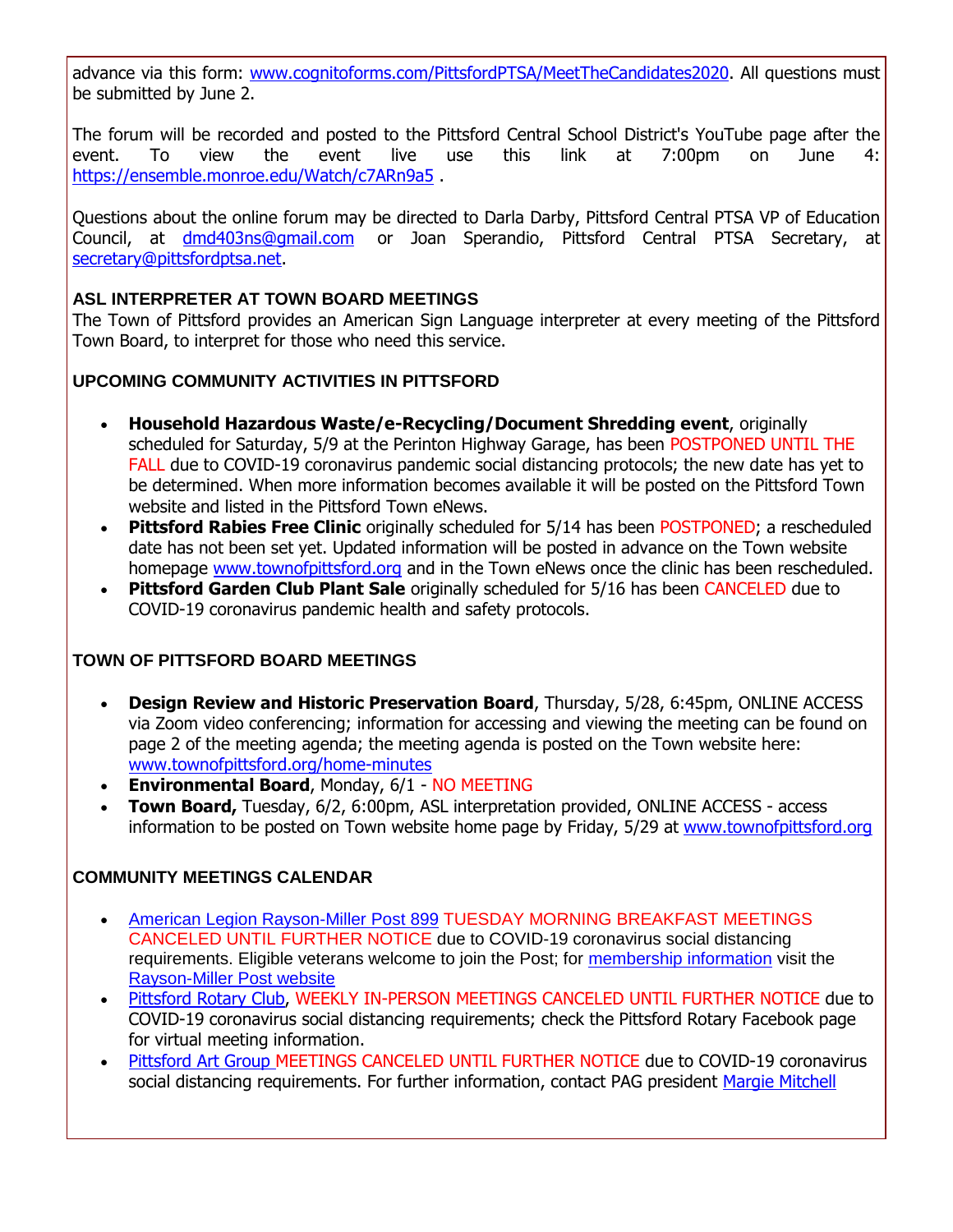## **Town Facility Closures**

**Spiegel Pittsford Community Center** - building is closed and all programs canceled until further notice.

**Pittsford Community Library** - building is closed and all programs canceled until further notice, online resources available at [www.townofpittsford.org/home-library-resources.](http://r20.rs6.net/tn.jsp?f=001DUJ6FRwjb_xmG3qfCp_26UFWkd5gdcAbqqizPuy0SAo_8GaUxzMz_3UXUyaC4E9CYq6fszKRqCLRpPvWn63G-Fwiej3QSXVyFqPoEJ3MXQLCN0f9dO_7Kj1pRXarLXgor27c5TkrBcsnHOaRiSoB3NY3G3lGXdNPsGDDsux-xiduAWm-6OnooyhBMEg0LM05sFJAeZ6McyMm1dHgW5UgHp-e_UAZJ5xY7vE5-h8G1lmYR7bkzZOS0ydcl6QBMSUe-axP_6jdiC-_-LDgrSaE8iY5-DZw9AiFRBPwjoxfLEhhTc6b73oj7QIzBPFYDIDAc6dcLK9_jU0=&c=_H1qwIhdXQC5RrJg5n8OdNMQUeaOPWrULgHMODoVqipE9Z9RRj9MBg==&ch=Qu9bNSkB8DQ8A1FvkyIIgMtAp9r9ofRCi15nif3-IizkMAk12nlsiQ==) For virtual children's programming check the Library's Facebook page [www.facebook.com/PittsfordLibrary/.](http://r20.rs6.net/tn.jsp?f=001DUJ6FRwjb_xmG3qfCp_26UFWkd5gdcAbqqizPuy0SAo_8GaUxzMz_0blgcOuXbtbFr9lRdbchtVZx0Tzc9ngYFIwcXYr2zLtF1K4GzS-UaqIlyKtb8f_T6-EMdF45KNWTSsvaBTik3i3lFbg6NHVEAq7QmOmeU5kHzuWLkZC90d0ylm_2CTF69mqTDu_eszqXWRZ2VuazWI=&c=_H1qwIhdXQC5RrJg5n8OdNMQUeaOPWrULgHMODoVqipE9Z9RRj9MBg==&ch=Qu9bNSkB8DQ8A1FvkyIIgMtAp9r9ofRCi15nif3-IizkMAk12nlsiQ==) The Book Drop return area is now open; please only deposit returned books, donations are not being accepted at this time. All items checked out after February 3 will now have a due date of June 29 and can be returned then. For other updates visit the Library's Updates page at [https://tinyurl.com/vg242of.](http://r20.rs6.net/tn.jsp?f=001DUJ6FRwjb_xmG3qfCp_26UFWkd5gdcAbqqizPuy0SAo_8GaUxzMz_0blgcOuXbtbfyXnoEL7zmObz_DeSjKv_zBc7xVGY8bAFdeWJ-HS_2MbfA-eJeIATLrrl8oinj0XtVYHcFMUnZuAHq5f1-33K4s_8nMs5jOAbigygfxx5TNgGz2X6myumg==&c=_H1qwIhdXQC5RrJg5n8OdNMQUeaOPWrULgHMODoVqipE9Z9RRj9MBg==&ch=Qu9bNSkB8DQ8A1FvkyIIgMtAp9r9ofRCi15nif3-IizkMAk12nlsiQ==)

**Town Hall** building is closed to the public until further notice but remains staffed to handle business online and by mail, phone, email and the "drop slot" to the right of the front door of Town Hall.

**Town Clerk:** All services of the Town Clerk are available online, by mail, phone and email. If necessary, an appointment can be arranged. Contact at 248-6214 or [ldillon@townofpittsford.org,](mailto:ldillon@townofpittsford.org) mail materials to Pittsford Town Clerk's Office, 11 South Main Street, Pittsford NY 14534. Services info at [www.townofpittsford.org/home-clerk.](http://r20.rs6.net/tn.jsp?f=001DUJ6FRwjb_xmG3qfCp_26UFWkd5gdcAbqqizPuy0SAo_8GaUxzMz_3UXUyaC4E9CUxv5kM41r1lnvoDXxUcGHIyhfZUKjJZcC1BJSlCRbsH0a6HXZJE-g4-JqS3tVErz92TEZWtQcSynN7wvnR1rNKjDV9utG16vE420dcnTyCHuebLWa_OqnT7CLk-TuM4rrldjAC52hg8hiGdI8BzNSp4PfGO5Cr2sokHqQRwoYzqom6RJZbCLoCNFTxX3wqj7Mcox0o0Ssg_FF2gjZpkSvUcc76kWGw2180cUxbhcxT94PnqZ8oKVuQ==&c=_H1qwIhdXQC5RrJg5n8OdNMQUeaOPWrULgHMODoVqipE9Z9RRj9MBg==&ch=Qu9bNSkB8DQ8A1FvkyIIgMtAp9r9ofRCi15nif3-IizkMAk12nlsiQ==)

**Town Court:** By order of the Chief Administrative Judge of the State of New York, Town Court is closed until further notice. Those with pending matters scheduled before Pittsford Town Court will not be penalized for failure to appear or pay fines during this period of time. Once the Town Court office reopens, Court personnel will contact all individuals with pending business before the court to reschedule appearances and address fine payments. Other essential court matters (new arraignments) will be handled at the Monroe County Courthouse, Hall of Justice, 99 Exchange Blvd #545, Rochester, NY 14614, which is the designated central location for Monroe County. For more information, see [http://ww2.nycourts.gov/courts/7jd/index.shtml](http://r20.rs6.net/tn.jsp?f=001DUJ6FRwjb_xmG3qfCp_26UFWkd5gdcAbqqizPuy0SAo_8GaUxzMz_-kxThhHRGcFel0LeXlxI9IjK96DmDDp30qPZSK7_4UMdQwbipoLGmV3NH3g7ExsNMljyujVlsiJSr8fuL1E_IPut76VcfONHWc6x_r5t7qhOR-6B8nC4MRrFhCGl1mWg7IbSXVx7rZxl7byst_XlElF1DqUSiSsZfLw0FvsazToYGsHer4DsWXqjV431z5x1UgVMUKGLWgO17HBqm2qQDcZ1V4KYTbTvam8n2JWgEoT5FLGzWH54xtcAq4t5tq23rZIXpFw6VIn&c=_H1qwIhdXQC5RrJg5n8OdNMQUeaOPWrULgHMODoVqipE9Z9RRj9MBg==&ch=Qu9bNSkB8DQ8A1FvkyIIgMtAp9r9ofRCi15nif3-IizkMAk12nlsiQ==) or call (585) 371-3848.

**All Town Playgrounds:** are closed until further notice as it is not possible to keep equipment appropriately sanitized after every use.

**All Town Parks:** all athletic fields and courts are closed to all groups of any size; the trails remain accessible.

**Thornell Farm Park:** all fields and courts are closed; trails and walkways remain accessible.

**King's Bend Park Lodges and the Mile Post School:** are closed to the public until further notice, as these sites are being used as Public Works crew operation centers.

**Building Department:** As of May 15, 2020 the Governor has begun the phased reopening of New York State. The Town of Pittsford and the surrounding Finger Lakes region have met the criteria set by the Governor to reopen. Construction is included in Phase 1 of the reopening plan. As construction moves forward, all COVID-19 safety guidelines set by the State and Federal governments must be followed while on the job site. To protect the community and limit the spread of COVID-19, the Town of Pittsford has altered accordingly its inspection and permitting procedures. See the Town of Pittsford COVID-19 Building Inspection Procedures for details; additional information can be found here: New York State Construction Guidelines. For more information contact Town of Pittsford Building Inspector Mark Lenzi at [mlenzi@townofpittsford.org](mailto:mlenzi@townofpittsford.org?subject=COVID-19%20Construciton%20Information) or call the Town Building Department at 585-248-6265.

**Town Public Works** - Highway, Sewer and Parks Departments: All operations continue. Crews in these departments are following hygiene and social distancing protocols in light of the COVID-19 threat.

**Monroe County Services at Town facilities:**